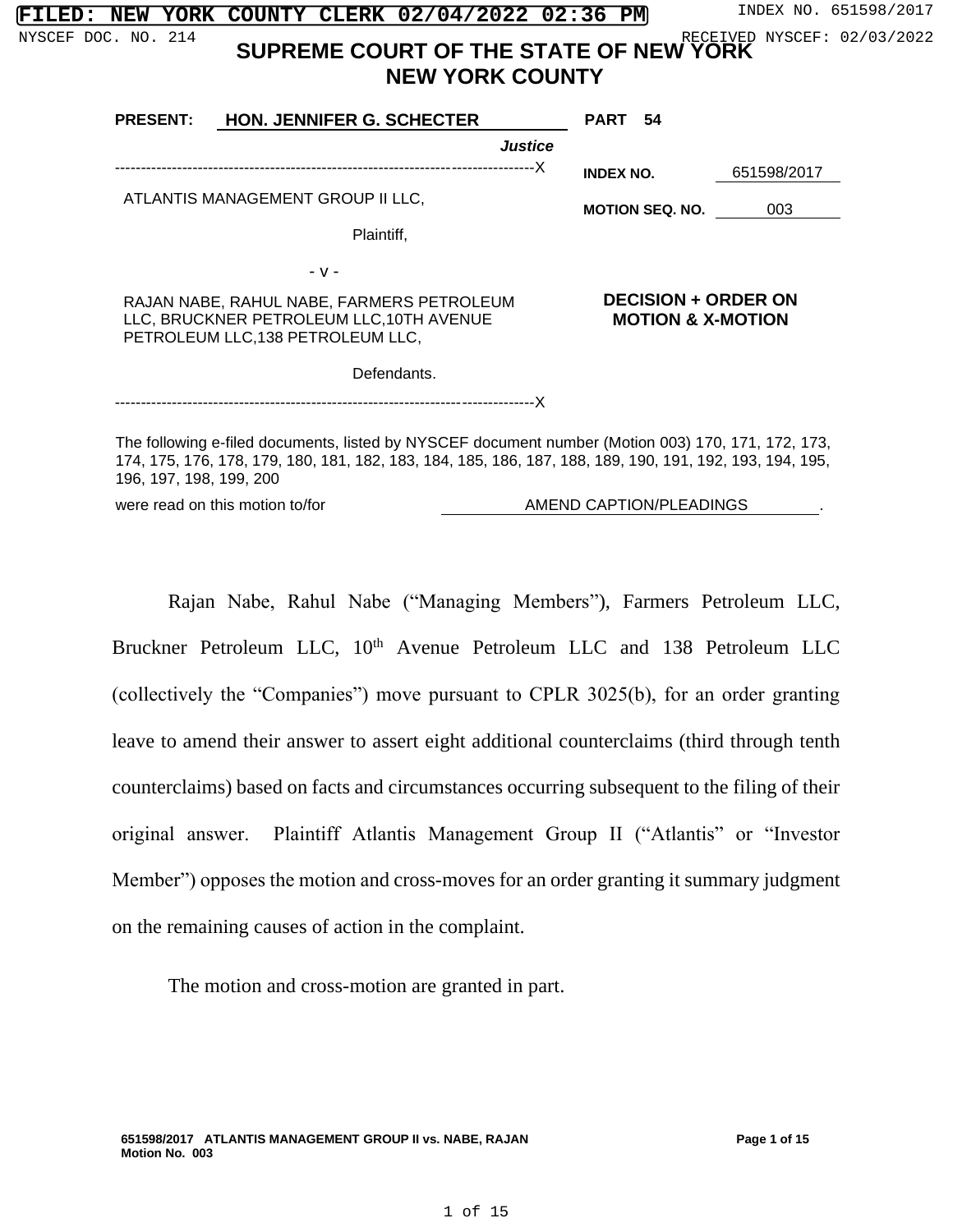#### **Background**

Plaintiff as "Investor Member" and defendants Rajan Nabe and Rahul Nabe as "Managing Member" entered into Operating Agreements ("OAs") for four New York companies. Each company operates a gasoline service station. The Nabes also issued personal guarantees to the Investor Members for "the full and prompt performance of each and every obligation" of the Managing Member under the OAs (*see, e.g., Dkt.* 5 at 37-40).<sup>1</sup>

Beginning in 2008, under the OAs, which are substantially the same, the Companies made monthly profit distributions to Investor Member based on monthly profit and loss statements from gasoline and merchandise sales (Dkts. 181-84 [OAs]). Defendants allege that in 2011, the parties orally agreed (in the "Oral Agreement") that plaintiff would accept a fixed sum of \$10,000 each month from the Companies and that defendants were no longer required to provide plaintiff with financial information. Plaintiff disputes whether any financial disclosure could be withheld and asserts that this payment arrangement was to continue merely until the Managing Members improved their accounting methodology for the Companies.

In or about 2012, a competing gasoline station near the station belonging to  $10<sup>th</sup>$ Avenue Petroleum LLC (the "Company") closed and Investor Member contends that the Company's profits materially increased. In 2016, plaintiff verbally and in writing demanded financial statements and an accounting from the Companies, urging that it was entitled to its share of profits (Dkt. 180 [Complaint] ¶¶ 53-55). Managing Members

<sup>&</sup>lt;sup>1</sup> References to "Dkt" followed by a number refer to documents filed in this action on the New York State Courts Electronic Filing system (NYSCEF).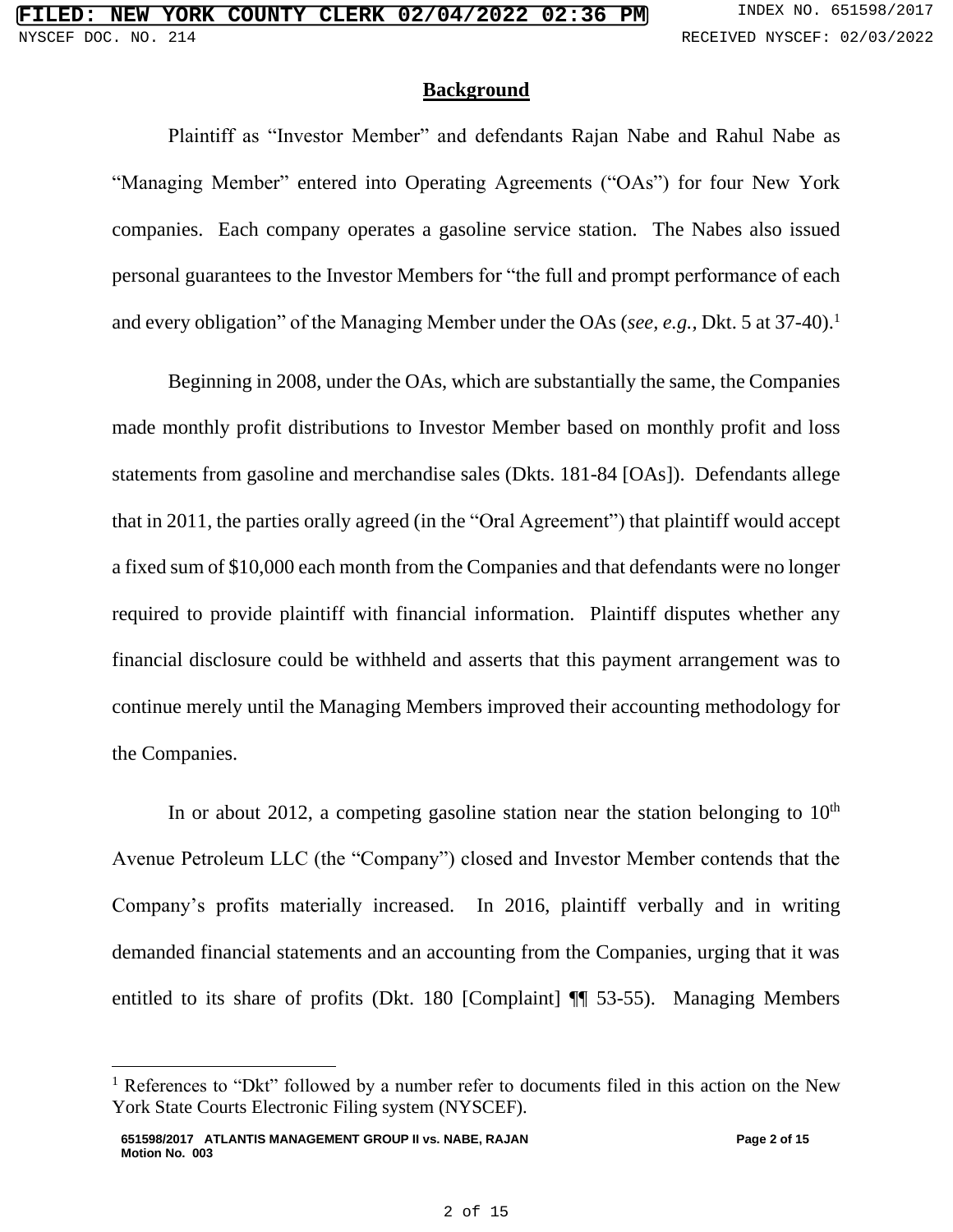contended that, pursuant to the Oral Agreement, Investor Member waived its rights to a percentage of profits and to the Companies' books and records. Investor Member sent notices of default and notices to cure to Managing Members for violations of the OAs stemming from failure to provide access to books and records, failure to properly keep financial records, failure to use the designated accountants and failure to properly make profit distributions (Dkts. 185-186, 190-192 [Notices]). The Notices further provided that if the Managing Members failed to cure, the Investor Member would exercise its buy-back rights pursuant to the OAs (*see id.*; Complaint ¶ 109).

The OAs provide, in relevant part, that if, among other things, the Managing Members "[b]reach **any provision** of this [OA]" (OAs § 6.2 [emphasis added]), the Investor Member shall have the right "to Buy-Back all of the Membership Interests of the Managing Members in consideration for the sum of One (\$1.00) Dollar U.S. . . ." (OAs § 6.3).

In 2017, plaintiff commenced this action asserting causes of action for (1) an accounting, 2 (2) breach of fiduciary duty against individual defendants, (3) breach of contract, (4) specific performance (based on the buy-back provision), (5) declaratory judgment (as to ownership of Companies) and (6) fraud.

Defendants move for leave to amend their answer to assert additional counterclaims based on breach of fiduciary duty relating to 2020 events. Plaintiff opposes the motion and cross-moves for summary judgment on its remaining causes of action.

**<sup>651598/2017</sup> ATLANTIS MANAGEMENT GROUP II vs. NABE, RAJAN Motion No. 003 Page 3 of 15** <sup>2</sup> Plaintiff was awarded partial summary judgment on its accounting claim (*see* Dkts. 193, 194).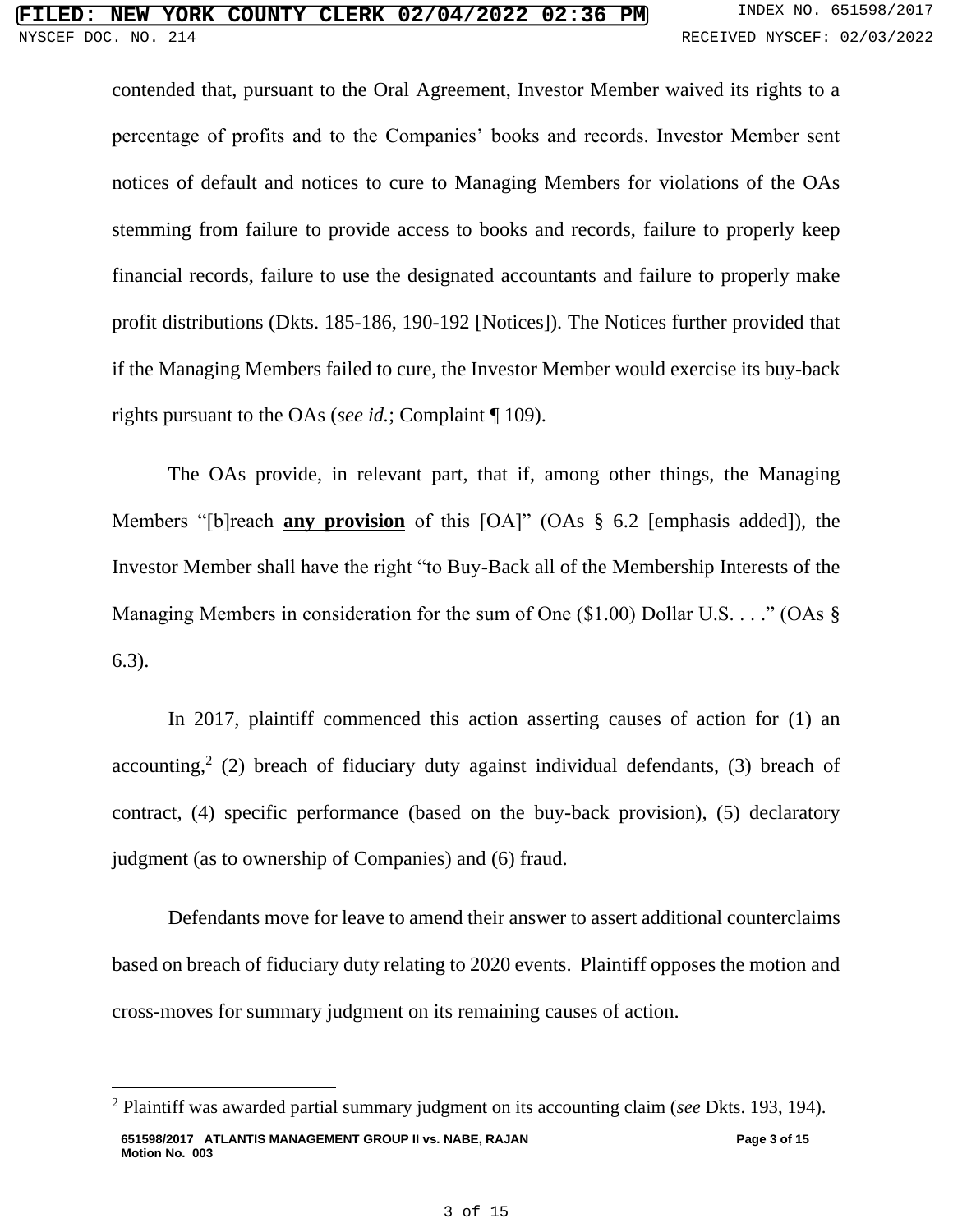# **Analysis**

## Plaintiff's Cross-Motion for Summary Judgment

Plaintiff's cross-motion for summary judgment is for the most part denied and, after searching the record, some of its claims are dismissed.

# Breach of Fiduciary Duty (second cause of action)

To the extent that plaintiff maintains there is a viable claim for breach of fiduciary duty independent of the OAs based on self-dealing (such as interest free loans and improper luxury expenses--*see* Dkt. 178 at 8), such derivative claims have not been unquestionably proven (and, to be sure, the claims for "violations of their duty of care, their duty of loyalty, their duty of honesty, and/or self dealing, with respect to their management" are derivative, not direct claims) and summary judgment on the second cause of action is denied.

# Breach of Contract, Specific Performance and Declaratory Judgment Related to Buy-Back Provision (third, fourth and fifth causes of action; second counterclaim)

Plaintiff's breach of contract cause of action is based on alleged defaults listed in the Notices. As already made clear in previous decisions, there remain disputed questions of fact with respect to the Oral Agreement between the parties regarding profit distributions and the scope of any such agreement (Dkts. 193, 194). Resolution of this heavily-disputed issue will determine, in large part, plaintiff's alleged entitlement to damages, which can be calculated.

Plaintiff is, however, entitled to summary judgment on its claim for breach of § 13.1(D) of the OAs. In the decision and order dated October 1, 2018, this court determined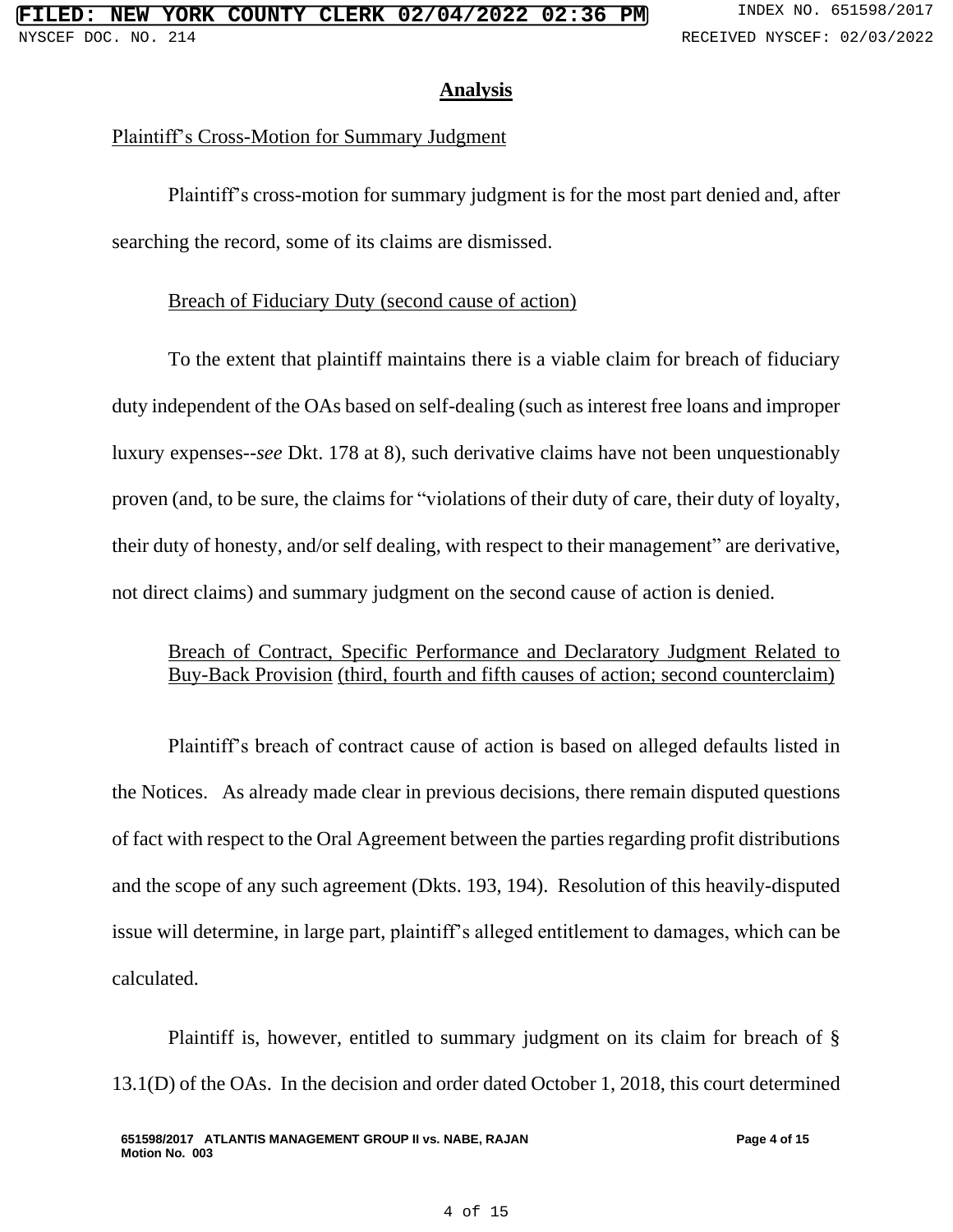that plaintiff was "entitled to a copy of the books and records referred to in Limited Liability Company Law 1102 and Article 13 of the LLC Defendants' Operating Agreements" (Dkt. 193 at 6-7). Therefore, plaintiff's motion for summary judgment for breach of contract is granted as to liability only for breach of Section 13.1(D) of the OAs.

Despite the books-and-records breach or even any other provable breach of the OA's alleged, as a matter of law, plaintiff is not entitled to buy back defendants' interests for \$1.

A penalty provision will not be enforced "if it is against public policy to do so and public policy is firmly set against the imposition of penalties or forfeitures for which there is no statutory authority" based on the principle of just compensation for loss (*Truck Rent-A-Ctr v Puritan Farms 2nd, Inc.*, 41 NY2d 420, 424 [1977]; *Beltway 7 Props., Ltd. v Blackrock Realty Advisors, Inc,* 167 AD3d 100, 106-107 [1st Dept 2018]; *Matter of Krodel v Amalgamated Dwellings Inc.*, 166 AD3d 412, 414 [1st Dept 2018] [parties may contract for attorneys' fees so long as they are not in the nature of a penalty or forfeiture]).

Where, as here, a clause is intended to "secure performance by the compulsion of the very disproportion" it is plainly unenforceable (*Truck Rent-A-Ctr.*, 41 NY2d at 424; *see also Trustees of Columbia Univ. in the City of NY v D'Agostino Supermarkets, Inc.*, 36 NY3d 69, 73 [2020] [penalty clauses that are disproportionate to a breach are unenforceable]).

In fact, disproportionate penalty provisions are practically no different from unenforceable liquidated damages clauses. "In interpreting a provision fixing damages, it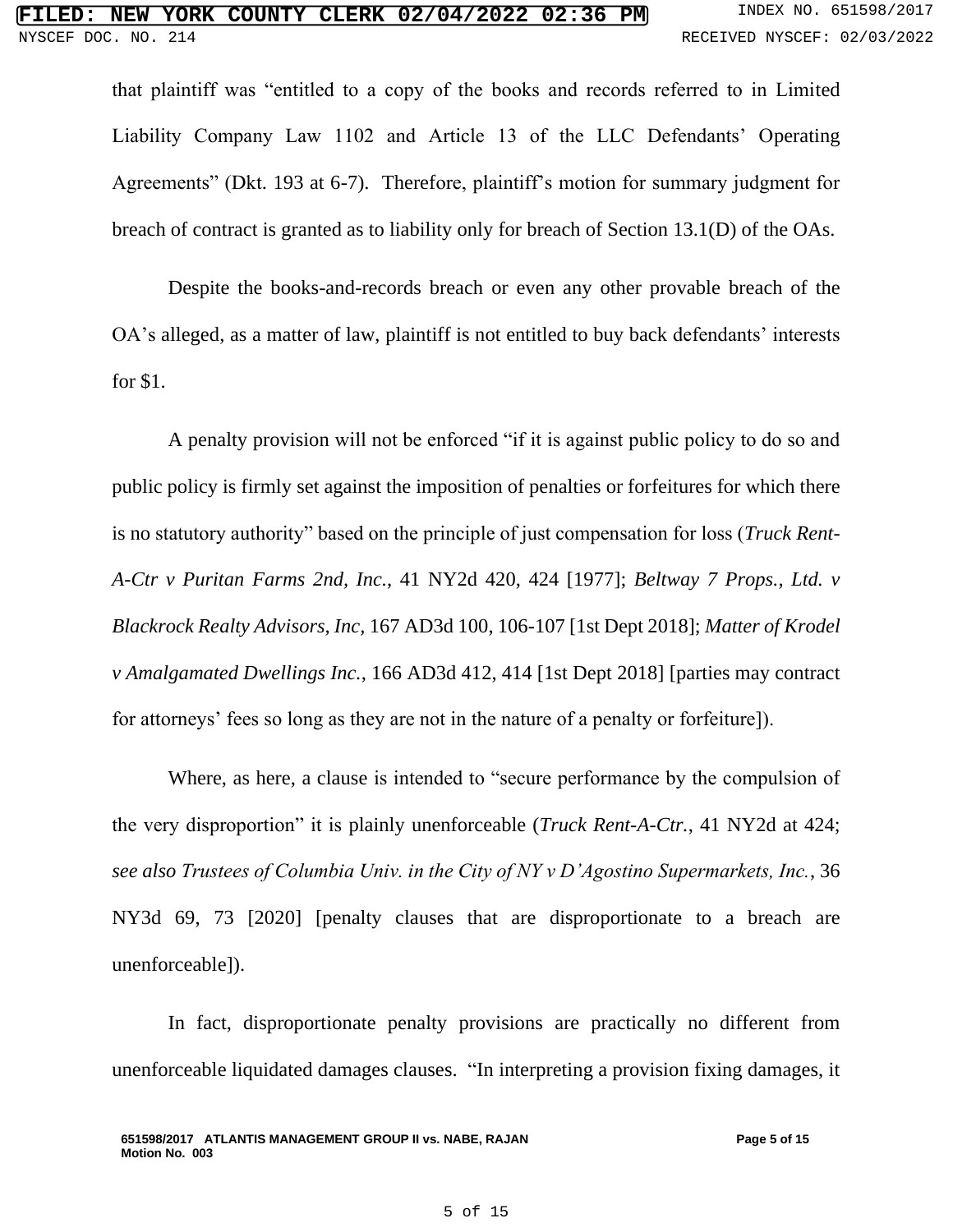is not material whether the parties themselves have chosen to call the provision one for 'liquidated damages' . . . or have styled it as a penalty" (*Truck Rent-A-Ctr*, 41 NY2d at 425). "'A contractual provision fixing damages in the event of breach, will be sustained if the amount liquidated bears a reasonable proportion to the probable loss and the amount of actual loss is incapable or difficult of precise estimation. If, however, the amount fixed is plainly or grossly disproportionate to the probable loss, the provision calls for a penalty and will not be enforced'" (*JDM Holding Corp. v Congress Financial Corp.*, 4 NY3d 373, 381 [2005], citing *Truck Rent-A-Ctr*, 41 NY2d at 425; *see also 172 Van Duzer Realty Corp. v Globe Alumni Student Assistance Assn., Inc.*, 24 NY3d 528, 536 [2014]; *Trustees of Columbia University in City of New York*, 36 NY3d at 731 [a party can show a liquidated damages clause is an unenforceable penalty by showing the amount of damages are grossly disproportionate to the actual damages]; *Free People of PA LLC v Delshah 60 Ninth, LLC,*  169 AD3d 622, 623 [1stDept 2019] [under the circumstances and the nature of the contract, lease's rent-credits provision was an unenforceable penalty]; *Cuencana v ECC Leasing Co.*  Ltd, 154 AD3d 501, 502 [1st Dept 2017] ["While the complaint is facially deficient and must be dismissed, we note that the court below identified that there are factual issues surrounding whether the \$2.18 million, 'non-refundable' deposit was a valid liquidated damages provision or an unenforceable penalty"]).

Here, it is clear that the buy-back clauses--forfeiture for a dollar--are grossly disproportionate, unreasonable, unenforceable penalty provisions. By their terms, any breach "**of any provision**" however trivial triggers the draconian \$1-buy-out consequence without regard to the magnitude of the breach or actual value of the interest surrendered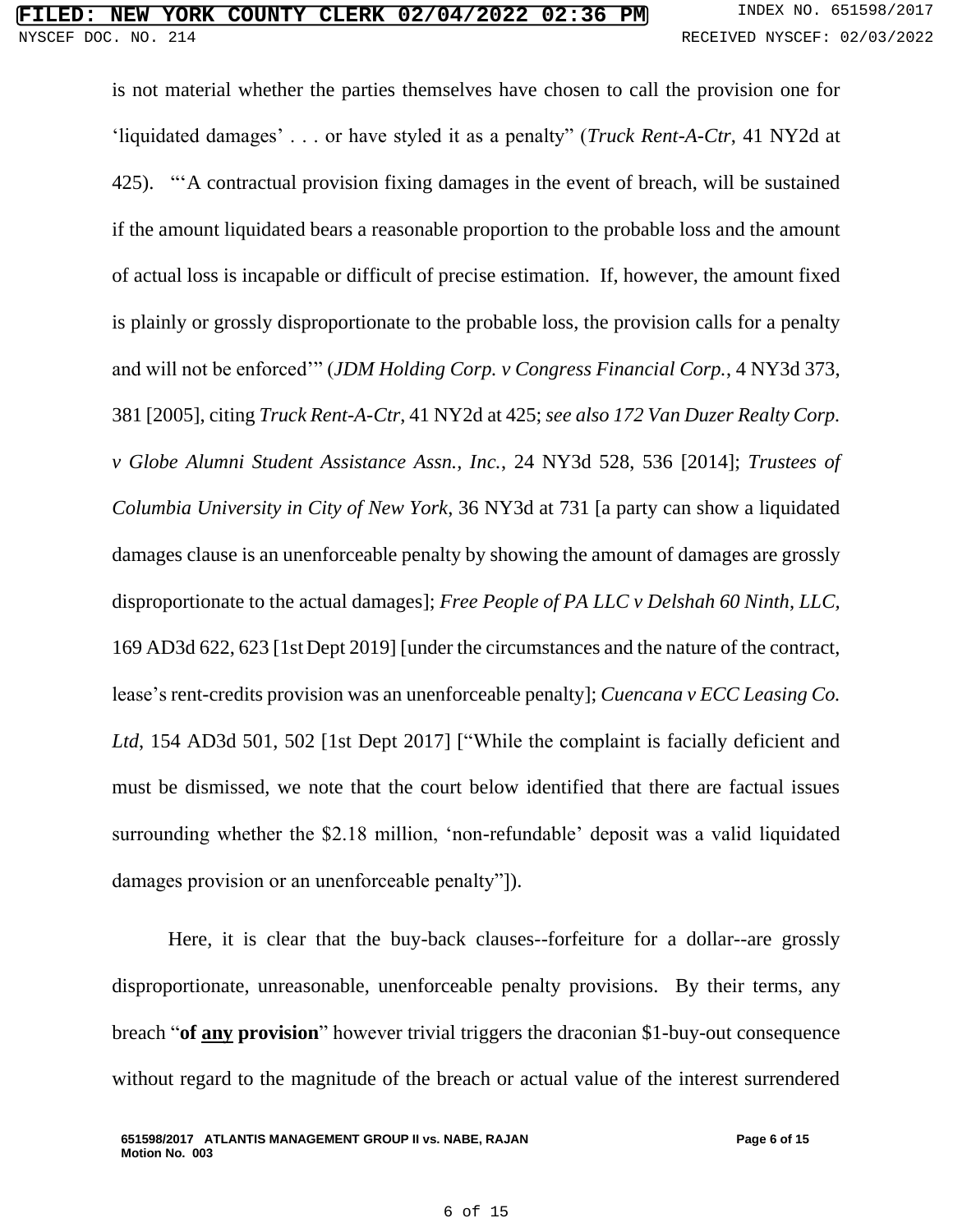(OAs §§ 6.2[1] [emphasis added]; 6.3 [upon five days written notice, Investor Members shall have the right "to Buy-Back all of the Membership Interest of the Managing Members in consideration for the sum of One (\$1.00) Dollar"]). Section 6.3 is "conspicuously disproportionate to [] foreseeable losses" (*JDM Holding Corp*, 4 NY3d at 380) because the same drastic remedy applies to an immaterial technical breach as it does a material one. By punishing any breach, however minor, with forfeiture of valuable interests in exchange for a mere dollar, the intent of the provision is purely punitive. In no way was it intended to remotely correspond with the magnitude of any loss or injury. Recovery must ultimately be "limited to actual damages proven" (*id.* at 380-81) and there is no reason it cannot be. After searching the record, the OAs' buy-back provisions (§ 6.3) are unenforceable penalty clauses as a matter of law. Plaintiff's motion for summary judgment for specific performance (fourth cause of action) is denied, the claim for entitlement to that relief is rejected, the cause of action is dismissed and a declaration against entitlement to that relief (fifth cause of action) is issued and summary judgment is awarded to defendants on the second counterclaim.

# Fraud (sixth cause of action)

Plaintiff's motion for summary judgment on its fraud claim is denied and the claim is dismissed for failure to state a cause of action. Plaintiff asserts that "the complaint particularizes two claims for fraud, for fraudulent tax returns and fraudulent statements of intention to provide financial reporting" (Dkt. 178 at 27). As a matter of law, plaintiff has not pleaded much less proven, detrimental reliance on filings with tax authorities nor has it alleged any actual damages were suffered (*see* Dkt. 180 ¶ 92 [LLCs have been exposed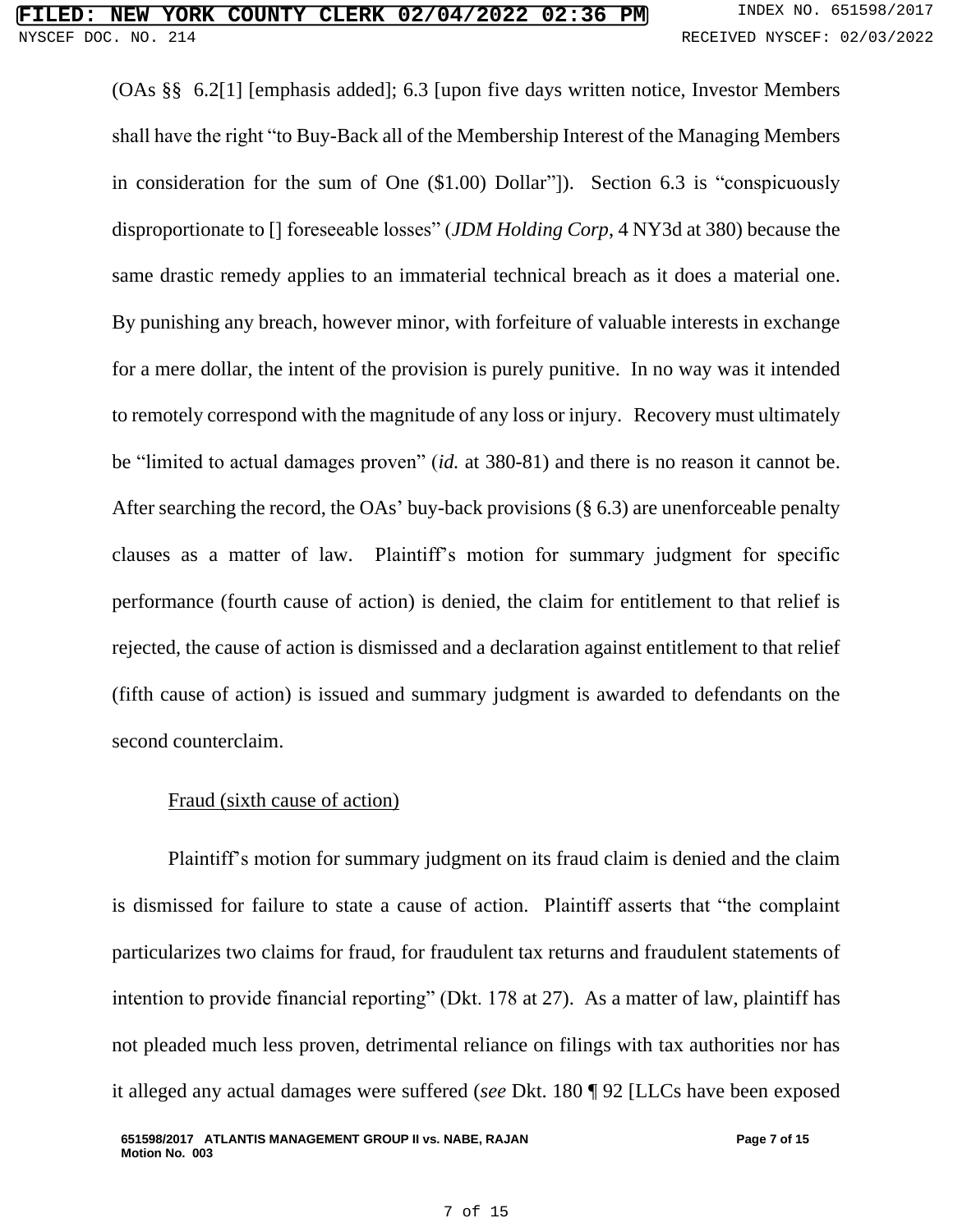to "potential tax liabilities"], ¶ 94 [acts or omissions with respect to required tax reporting "have or may subject plaintiff to potential claims, liabilities, costs and expenses"]). The failure to provide an accounting, moreover, is insufficient for purposes of pleading a fraudulent inducement claim that is not duplicative of its breach of contract claim as plaintiff has not adequately alleged a promise collateral to the contract nor has it pled scienter or alleged facts showing any intent at the time of contracting not to perform (*see I.M.P. Plumbing & Heating Corp. v Munzer & Saunders, LLP*, 199 AD3d 569 [1st Dept 2021]; *Pate v BNY Mellon-Alcentra Mezzanine III, L.P.*, 163 AD3d 429, 430 [1st Dept 2018]; *Cronos Group Ltd. v XComlP, LLC*, 156 AD3d 54, 62 [1st Dept 2017]).

## Affirmative Defenses

The first affirmative defense--failure to state a cause of action--is dismissed as plaintiff's have clearly stated a valid cause of action. Likewise, the sixth affirmative defense--statue of frauds--is dismissed as defendants (who are invoking an oral agreement) have not shown the defense's applicability by alleging which of plaintiff's claims could be barred by lack of a writing. The eighth affirmative defense (buyback is "unenforceable penalty") is dismissed as moot. The eleventh ("defendants did not breach any applicable duty") and twelfth ("defendants at all times acted in the lawful exercise of their proper authority") affirmative defenses are dismissed because they are not in fact affirmative defenses on which defendants have the burden of proof. The fourteenth affirmative defense, based on plaintiff's purported failure to mitigate, is dismissed because defendants fail to explain how plaintiff should have mitigated any contractual damages it allegedly suffered.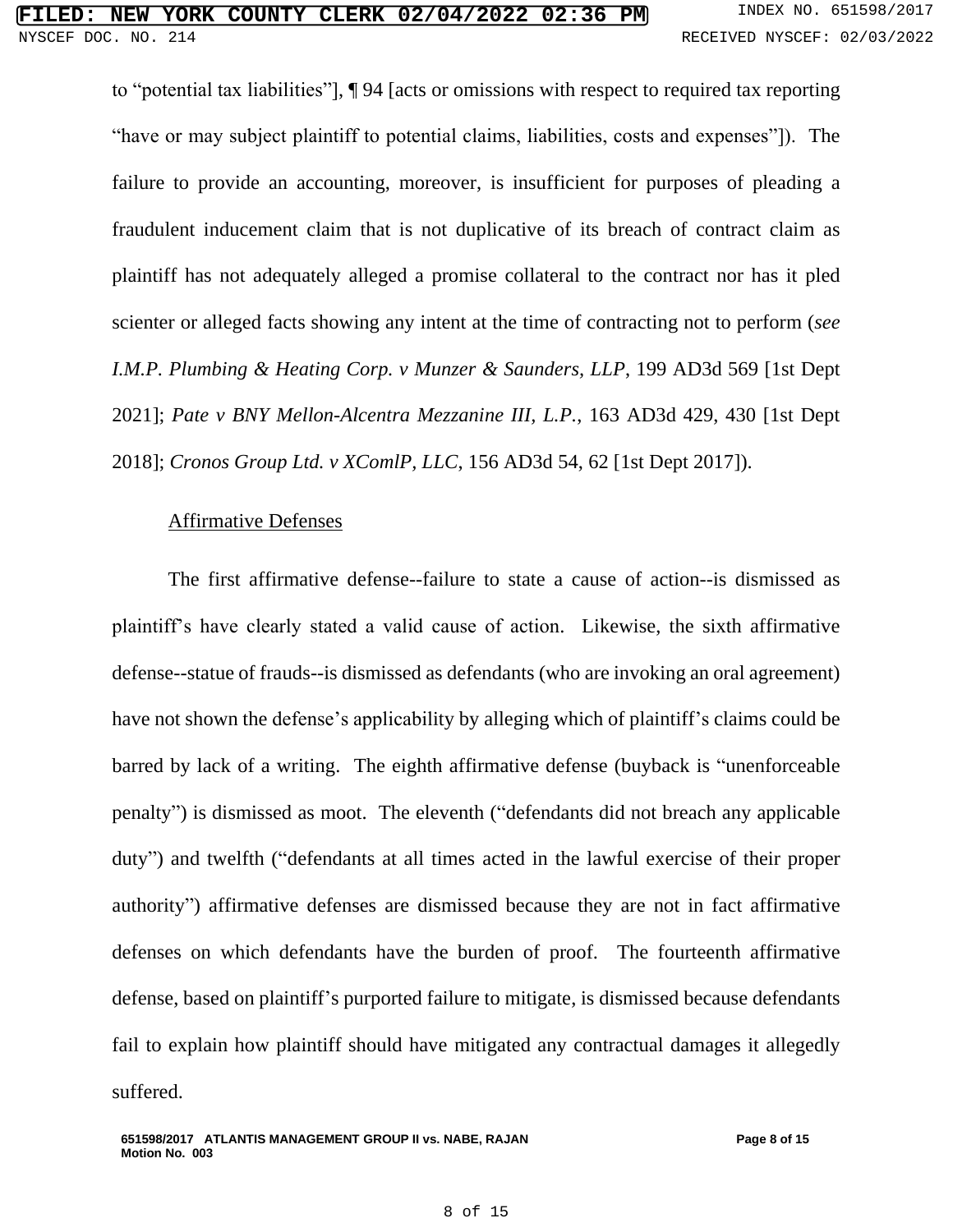The remaining affirmative defenses may proceed for now as plaintiff has not met its heavy burden of establishing that they should be dismissed. The scope of sections of the OAs invoked by plaintiff as barring certain affirmative defenses cannot be determined as a matter of law and there are certainly questions of fact as to whether there was an executed oral agreement between the parties and whether their performance was unequivocally referable to any oral modification based on their years of dealings.

## Defendants' Motion to Amend

As relevant, the Company's OA provides plaintiff with the right to designate the supplier of gasoline and to negotiate with respect to the Company's presence at the premises (Dkt. 183, §§ 6.4[5], 6.5[j]). The Company's operation of a BP gas station was subject to a Prime Lease between BP Products North America Inc. ("BP") and Gasateria Oil Corp ("Gasateria"). In 2008, a sublease between BP and the Company was executed by proposed counterclaim defendant Jose Montero on behalf of the Company ("Sublease"). Proposed counterclaim defendant Tumay Basaranlar entered into a lease for a Dunkin Donuts on the premises.

**651598/2017 ATLANTIS MANAGEMENT GROUP II vs. NABE, RAJAN Motion No. 003 Page 9 of 15** In June 2016, Tumay Basaranlar, as "Managing Member" of the Company, executed a "First Modification and Extension of Sublease" extending its Sublease to the premises to August 3, 2020 (Dkt. 174 at 10-11; Basaranlar Aff. [Dkt. 195] at 1 [Basaranlar and Montero are co-managers of plaintiff]). Prior to the expiration of the Sublease extension, defendants sought to negotiate a further extension of the Sublease; however, plaintiff would not permit defendants to negotiate with BP for the extension (Dkt. 174 at 10; Dkt. 172 [Proposed Answer], Exs. B-N [Exhibits are contained in Proposed Answer]).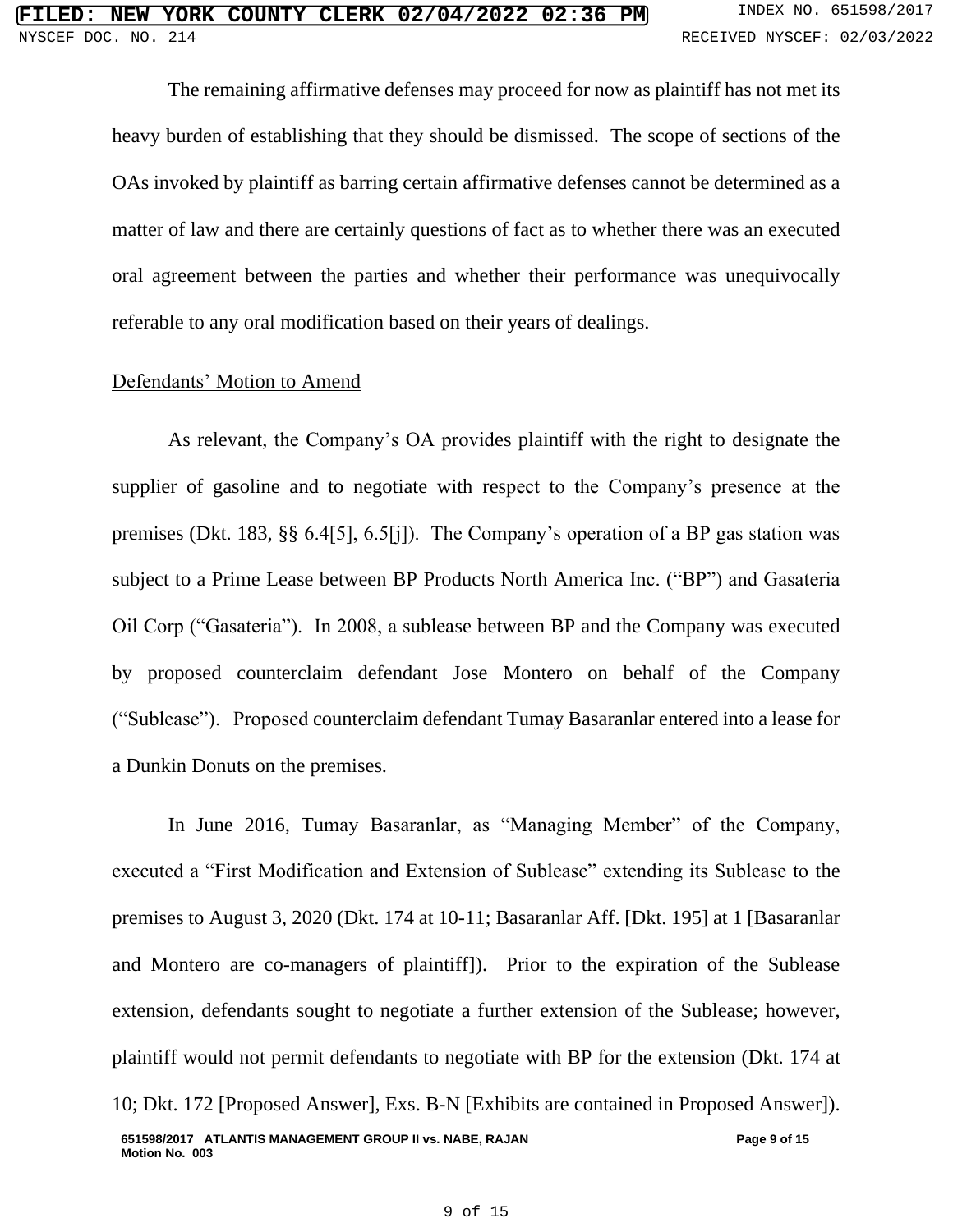Nonetheless, Managing Members expressed their desire to extend the Sublease with BP, which BP and Gasateria were willing to do (Dkt. 174 at 11-12). Plaintiff later explained to Managing Members that it was having discussions with Gasateria, without providing any further information. The Sublease was not extended and the Company vacated the premises in August 2020 (Dkt. 174 at 15; Dkt. 172, Ex. O).

After vacating the premises, and effectively closing the business, the Managing Members learned that either plaintiff or an entity related to plaintiff ("Successor Company"), entered into a new lease for the premises. The Successor Company operated a Mobile gas station.

Defendants allege that plaintiff, Basaranlar and Montero breached their fiduciary duties to the Company by not negotiating for an extension of the Sublease and instead obtaining a new lease for plaintiff's Successor Company. Defendants move to amend their counterclaims to include (1) breach of fiduciary duty, (2) "knowing participation in Breach of Fiduciary Duty" (aiding and abetting breach of fiduciary duty), (3) conversion, (4) unjust enrichment, (5) constructive trust, (6) accounting, (7) punitive damages, and (8) attorneys' fees.

Plaintiff opposes any amendment urging that (1) it would be prejudiced by the delay because more discovery would be required, (2) the claims have no merit based on the OAs and because defendants defaulted and (3) the parties' business relationship ended upon defendants' default as plaintiff was entitled to exercise the buy-back provision.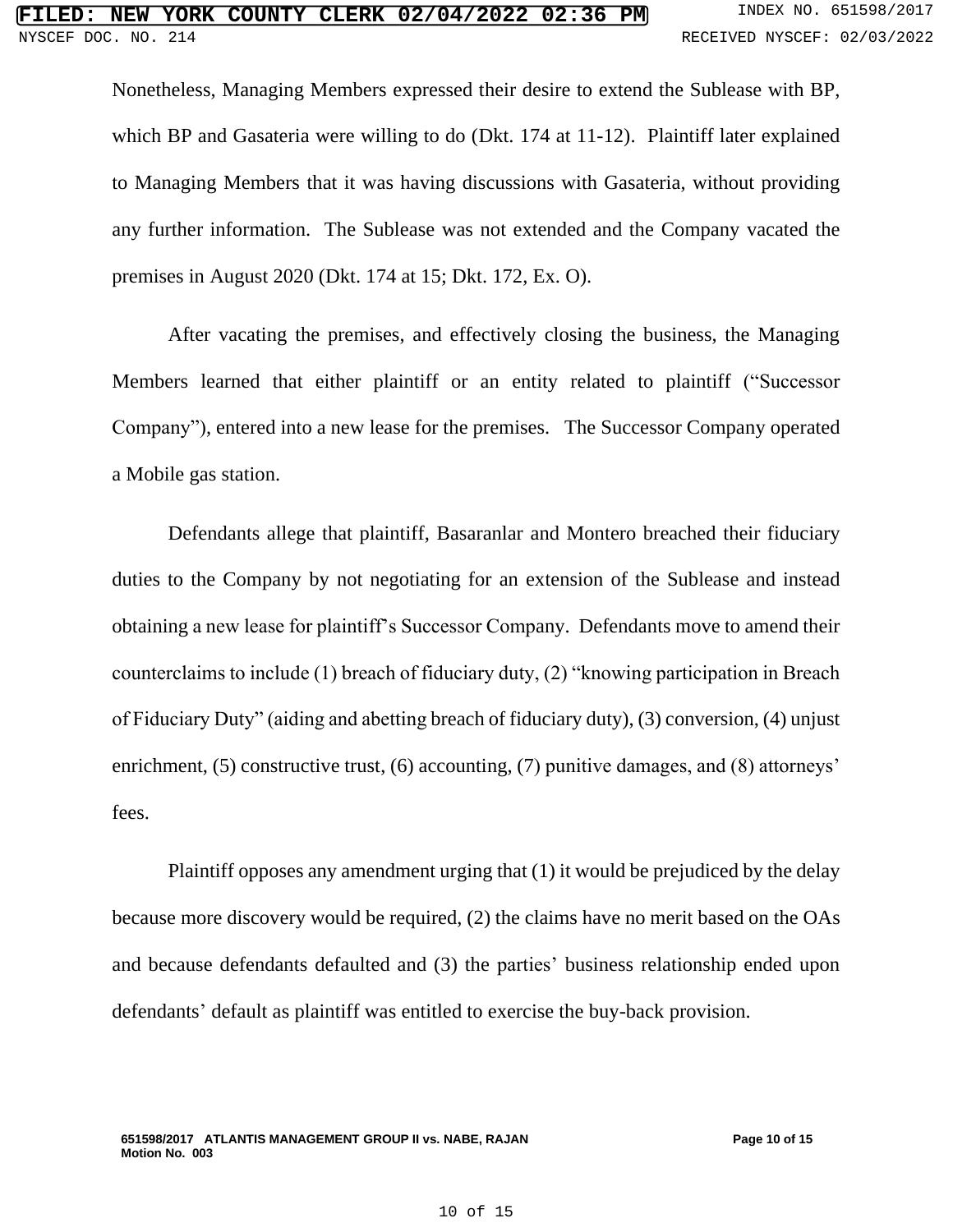CPLR 3025(b) provides that a party may amend its pleading "at any time by leave of court or by stipulation of all parties. Leave shall be freely given upon such terms as may be just . . ." However, where a proposed amendment clearly lacks merit, it will be denied as it would "serve no purpose but needlessly complicate discovery and trial" (*Thomas Crimmins Contracting Co., Inc. v City of New York*, 74 NY2d 166, 170 [1989]).

The events on which defendants base the amendments occurred after commencement of the action. While "a motion for leave to amend should not be granted if the nonmoving party would be prejudiced by the delay" as plaintiff argues, "the need for additional discovery does not constitute prejudice sufficient to justify denial of an amendment" (*322 West 47th Street HDFC v Tibaldeo*, 196 AD3d 411, 412 [1st Dept 2021], quoting *Jacobson v McNeil Consumer & Specialty Pharms*., 68 AD3d 652, 654 [1st Dept 2009]). Moreover, document discovery has not been completed, depositions have not been conducted nor has there been any expert discovery so defendants are not hijacking "the process of discovery" (Dkt. 178 at 20).

Plaintiff urges that pursuant to § 10.2 of the OA, it was specifically permitted to enter into a competitive business activity.<sup>3</sup> That ignores allegations that plaintiff did not merely enter into a competitive business; rather, it--a member of the Company--took a "corporate opportunity" for itself which, for all intents and purposes, ended the Company's business (*Alexander & Alexander of New York, Inc. v Fritzen*, 147 AD2d 241, 246 [1989] ["The doctrine of 'corporate opportunity' provides that corporate fiduciaries . . . cannot,

<sup>3</sup> The OA provides in § 12.3 that if the Company is *dissolved*, a member may elect to reconstitute the Company and operate as a successor company.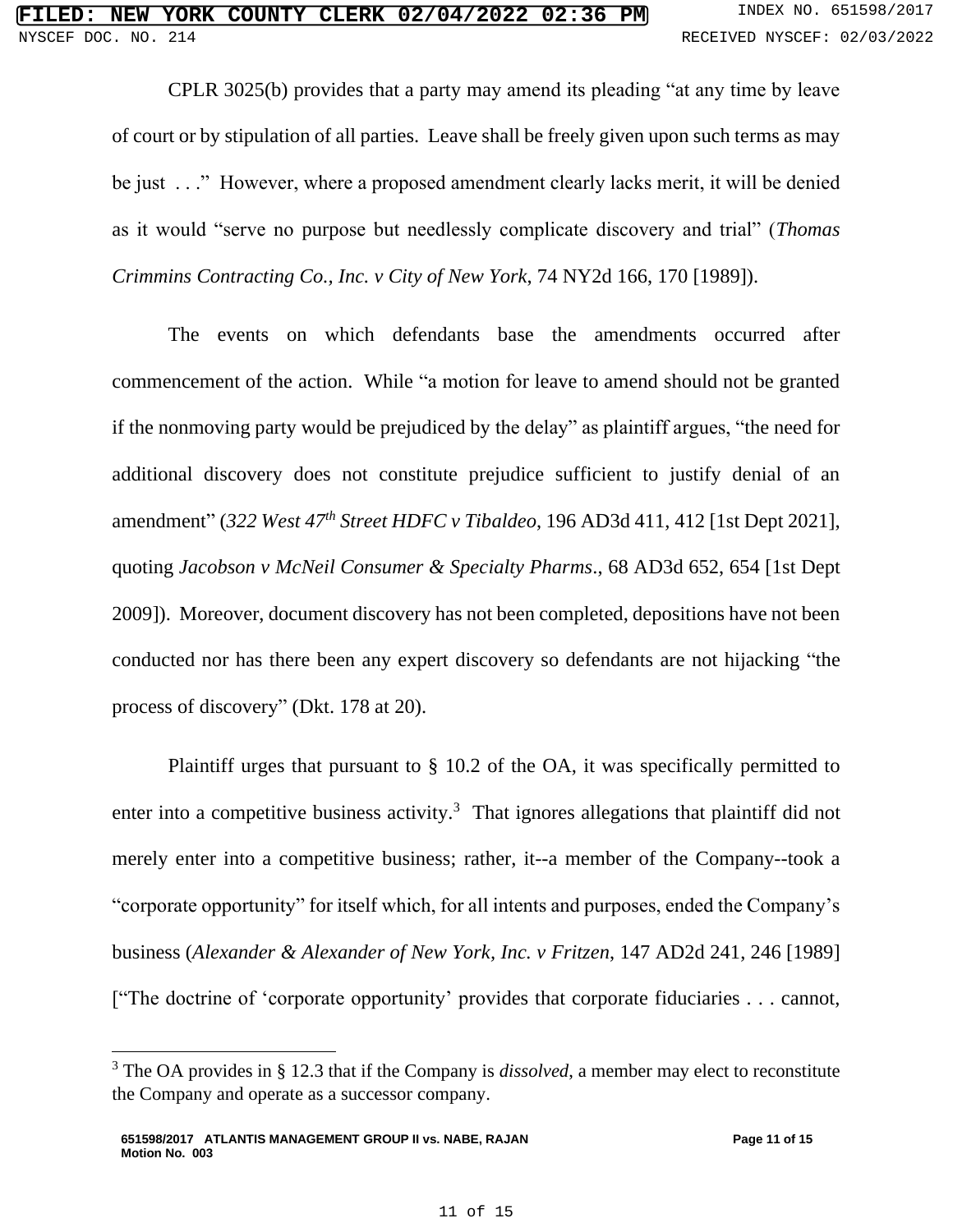without consent, divert and exploit for their own benefit any opportunity that should be deemed an asset of the corporation"]; *see Richbell Information Services, Inc. v Juniper Partners, L.P.*, 309 AD2d 288, 302 [1st Dept 2003]; *see also Young v Chiu*, 49 AD3d 535, 536 [2d Dept 2008] [defendant diverted corporate opportunity by "secretly establishing a competing entity and acquiring the property at issue in which corporation (of which she was an officer) had a 'tangible expectancy'"]; *Stavroulakis v Pelakanos*, 58 Misc 3d 1221[A], at \*11 [Sup Ct, NY County 2018] [corporate opportunity doctrine violated where director secretly forms new entity and transfers to it the corporation's entire business]).

Finally, plaintiff argues that § 15.7 of the OA limits its liability "with respect to any of the provisions in the [OA]" to \$25,000 multiplied by the number of years remaining under the "initial term of the Sublease, exclusive of any options, renewals or extensions" effectively making plaintiff's liability zero (Dkt. 174 at 23; Dkt. 183 at 26). Nonetheless, "an explicitly discretionary contract right may not be exercised in bad faith so as to frustrate the other party's right to the benefit under the agreement" (*Richbell,* 309 AD2d at 302). Even assuming the applicability of § 15.7 (which applies to "disputes arising under [the] Operating Agreement" or the exercise of buy-back rights), there can be no limitation of a bad-faith breach of fiduciary duty or one involving intentional misconduct (*see* Limited Liability Company Law § 417[a][1]).

Based on defendants' allegations, the third proposed counterclaim for breach of fiduciary duty is viable.

**651598/2017 ATLANTIS MANAGEMENT GROUP II vs. NABE, RAJAN Motion No. 003 Page 12 of 15** Defendants' fourth proposed counterclaim for aiding and abetting the breach of fiduciary duty, however, is not. Generally, claims of aiding and abetting the breach of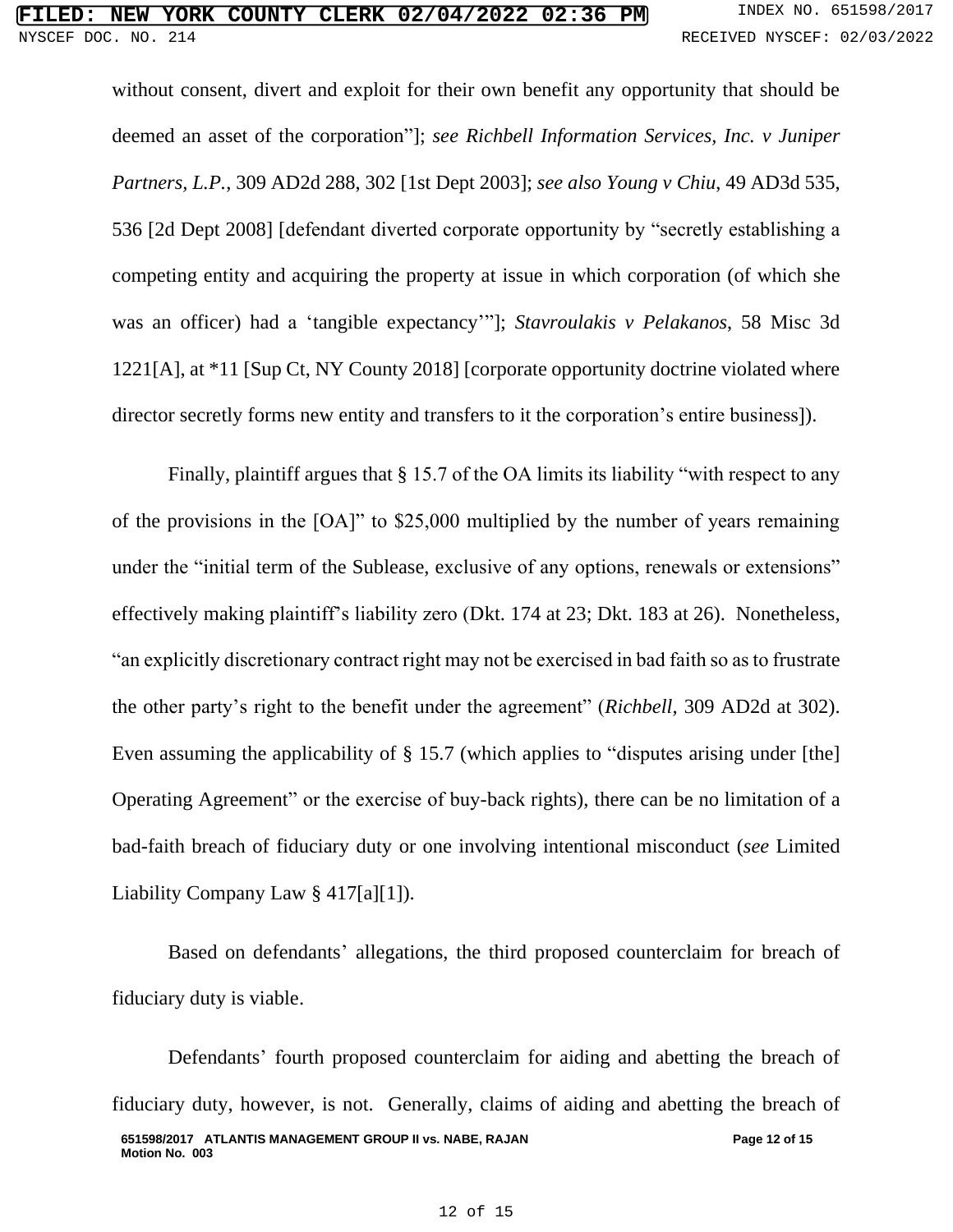fiduciary duty are brought against individuals or entities assisting those who owe a fiduciary duty. Here, there is no allegation that an outside party assisted in Basaranlar and Montero's alleged breach. Defendants' allegations are wholly directed against Basaranlar and Montero, managing members of the company, for their purported direct breaches.

Likewise, amendment is denied with respect to defendants' proposed fifth and sixth counterclaims seeking recovery for conversion and unjust enrichment as they merely restate defendants' breach of fiduciary duty cause of action (*see Bavers v Shepherd*, 189 AD3d 606 [1st Dept 2020]).

Defendants' proposed seventh and eighth counterclaims seeking a constructive trust and an accounting of the Successor Company also fail. Defendants have an adequate remedy at law for taking a corporate opportunity (damages stemming from any breach of fiduciary duty) thus there is no basis for a constructive trust (*AQ Asset Mgt. LLC v Levine*, 154 AD3d 430, 431 [1st Dept 2017] [equitable remedy of constructive trust dismissed because there was an adequate remedy at law]). Additionally, defendants have no right to an accounting of the Successor Company (*see Atlantis Management Group II LLC v Nabe*, 117 AD3d 542 [1st Dept 2019] [defendants owed plaintiff a fiduciary duty and had no adequate remedy at law making an accounting appropriate]; *Gottlieb v Northriver Trading Co.*, 58 AD3d 550 [1st Dept 2009] [members of an LLC may seek an equitable accounting]; *Unitel Telecard Distribution Corp. v Nunez*, 90 AD3d 568, 569 [1st Dept 2011] [there must be a fiduciary duty and no adequate remedy at law to support a claim for an accounting]).

**651598/2017 ATLANTIS MANAGEMENT GROUP II vs. NABE, RAJAN Motion No. 003 Page 13 of 15** Finally, although defendants may be entitled to attorneys' fees (*see* BCL § 626[e]) and punitive damages (*see Vandashield Ltd. v Isaacson*, 146 AD3d 552, 555 [1st Dept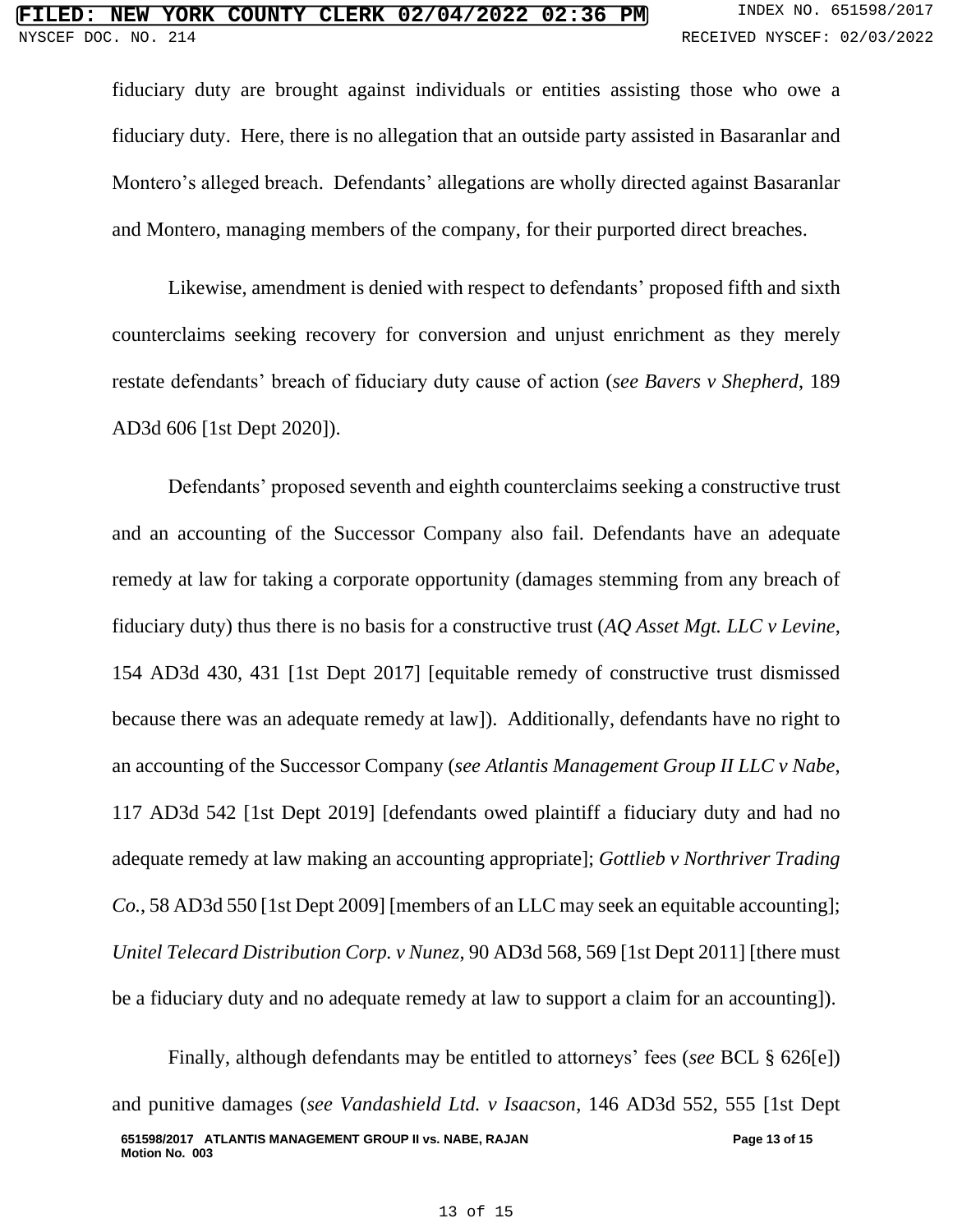2017] ["the requirement of conduct directed at the general public does not apply to punitive damages for breach of fiduciary duty"], citing *Don Buchwald & Assocs., Inc. v Rich*, 281 AD2d 329, 330 [1st Dept 2001]), these claims may not be maintained as separate causes of action (*La Porta v Alacra, Inc.*, 142 AD3d 851, 853 [1st Dept 2016]).

The parties' remaining arguments have all been considered and are unavailing.

Accordingly, it is

ORDERED that defendants' motion for leave to amend is granted with respect to the third proposed counterclaim and with the potential for recovery of punitive damages and attorneys' fees, and is denied in all other respects, and an amended answer consistent with this decision shall be filed within one week; and it is further

ORDERED that plaintiff's cross-motion is denied except that plaintiff is granted summary judgment on liability for breach of Section 13.1(D) of the Operating Agreements and the first, sixth, eighth, eleventh, twelfth and fourteenth affirmative defenses are dismissed; and it is further

ORDERED that pursuant to CPLR 3212(b) plaintiff's fourth and sixth causes of action are dismissed; and it is further

DECLARED and ADJUDGED that section 6.3 of the OAs is an unenforceable penalty and the fifth cause of action and second counterclaim are severed; and it is further

ORDERED that the action shall continue in accordance with the determinations made in this decision; and it is